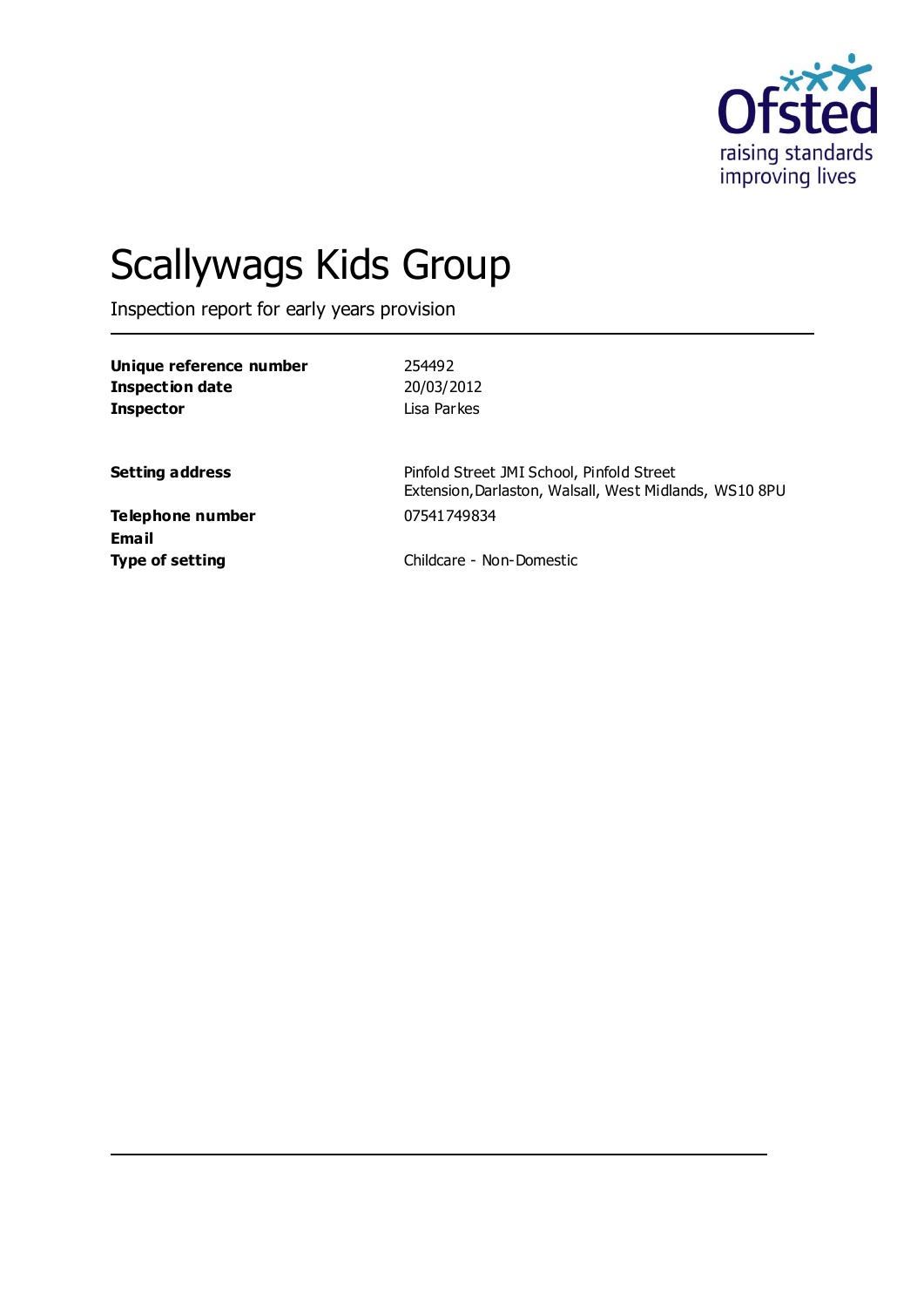The Office for Standards in Education, Children's Services and Skills (Ofsted) regulates and inspects to achieve excellence in the care of children and young people, and in education and skills for learners of all ages. It regulates and inspects childcare and children's social care, and inspects the Children and Family Court Advisory Support Service (Cafcass), schools, colleges, initial teacher training, work-based learning and skills training, adult and community learning, and education and training in prisons and other secure establishments. It assesses council children's services, and inspects services for looked after children, safeguarding and child protection.

If you would like a copy of this document in a different format, such as large print or Braille, please telephone 0300 123 1231, or email enquiries@ofsted.gov.uk.

You may copy all or parts of this document for non-commercial educational purposes, as long as you give details of the source and date of publication and do not alter the information in any way.

T: 0300 123 1231 Textphone: 0161 618 8524 E: enquiries@ofsted.gov.uk W: [www.ofsted.gov.uk](http://www.ofsted.gov.uk/)

© Crown copyright 2012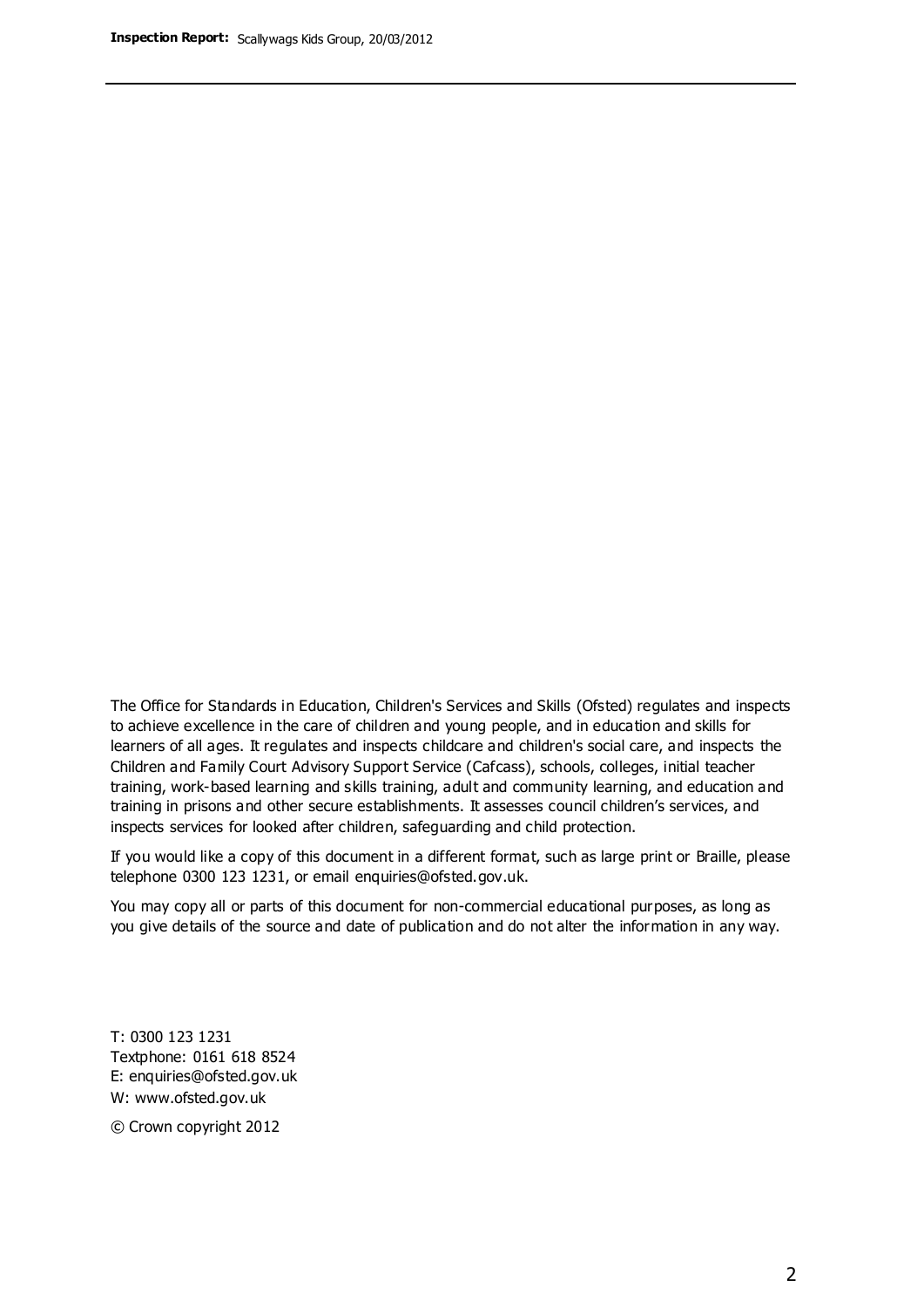## **Introduction**

This inspection was carried out by Ofsted under Sections 49 and 50 of the Childcare Act 2006 on the quality and standards of the registered early years provision. 'Early years provision' refers to provision regulated by Ofsted for children from birth to 31 August following their fifth birthday (the early years age group). The registered person must ensure that this provision complies with the statutory framework for children's learning, development and welfare, known as the *Early* Years Foundation Stage.

The provider must provide a copy of this report to all parents with children at the setting where reasonably practicable. The provider must provide a copy of the report to any other person who asks for one, but may charge a fee for this service (The Childcare (Inspection) Regulations 2008 regulations 9 and 10).

Children only attend this setting before and/or after the school day and/or during the school holidays. The judgements in this report reflect the quality of early years provision offered to children during those periods.

The setting also makes provision for children older than the early years age group which is registered on the voluntary and/or compulsory part(s) of the Childcare Register. This report does not include an evaluation of that provision, but a comment about compliance with the requirements of the Childcare Register is included in Annex B.

Please see our website for more information about each childcare provider. We publish inspection reports, conditions of registration and details of complaints we receive where we or the provider take action to meet the requirements of registration.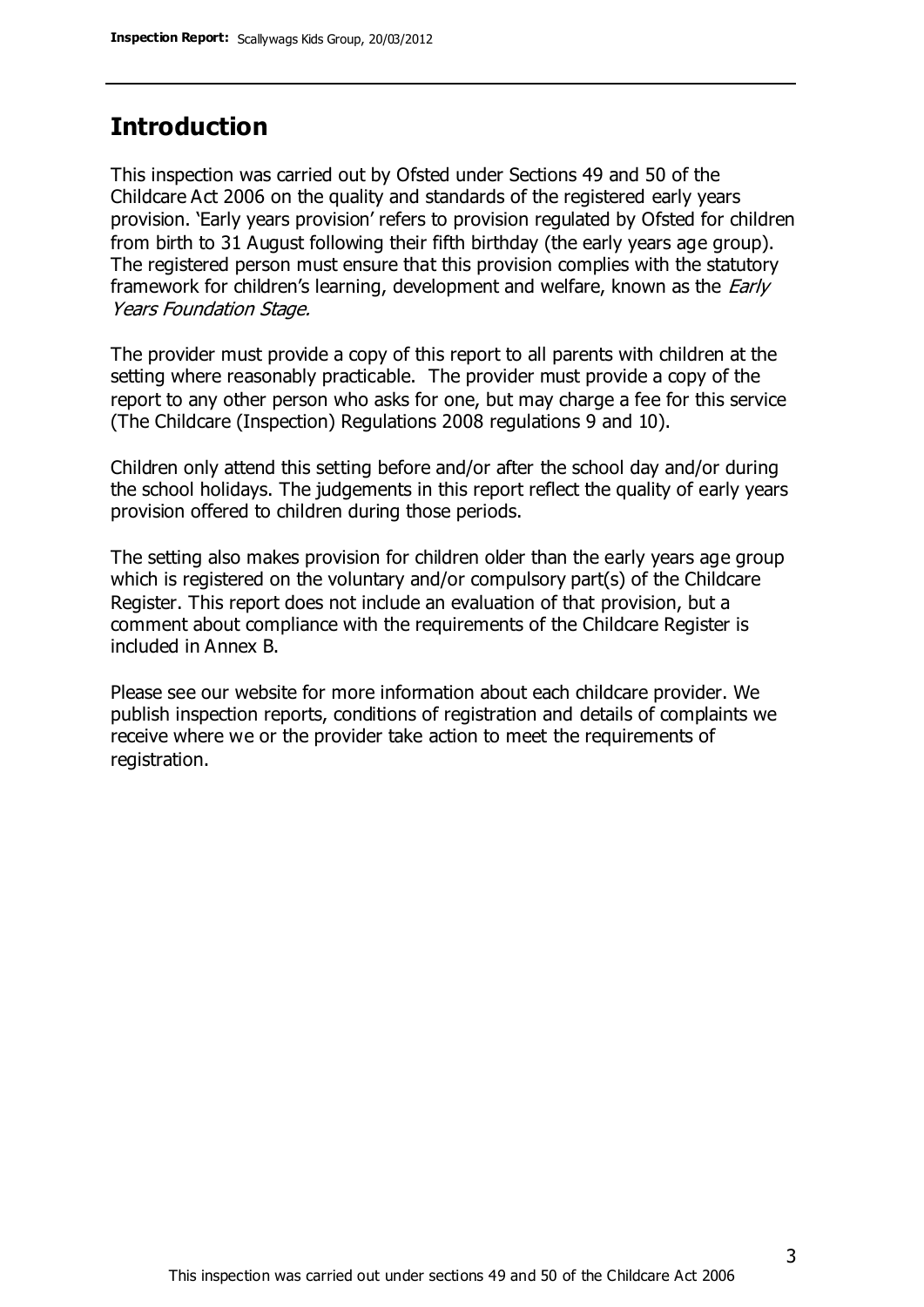# **Description of the setting**

Scallywags Kids Group opened in 1998. It operates from a mobile classroom at Pinfold Street School, Darlaston, a suburb of Walsall.

A maximum of 16 children under eight years of age may attend the group at any one time. The group is open each weekday from 8am until 9am and 3.30pm until 6pm during school term time only. Children share access to an outside play area.

There are currently 49 children under 8 years on roll. The group's admission policy allows children up to the age of 11 years to attend. This provision is registered by Ofsted on the Early Years Register and the compulsory and voluntary parts of the Childcare Register. The group is open to children who attend the school. There are effective systems in place to support children with special educational needs and/or disabilities, and those who speak English as an additional language.

Two coordinators work directly with the children, both of whom hold full and relevant level 3 early years qualifications.

# **The overall effectiveness of the early years provision**

Overall the quality of the provision is good.

Children thoroughly enjoy their time at the provision, and make good progress in their learning and development. Effective arrangements exist to ensure children's safety and health, and reasonable rules fit with children's rhythms and give a pattern to daily life. Children are beginning to take ownership of their group, act responsibly, and care for their environment. Practice is inclusive and children's involvement in the wider community is fully encouraged. Coordinators demonstrate a very positive approach towards continuous improvement.

## **What steps need to be taken to improve provision further?**

To further improve the early years provision the registered person should:

- open up opportunities for children to make dens by providing flexible resources that can be used in many different ways to facilitate children's play and exploration
- help children to be aware of risks and to consider their own and others' safety
- promote the importance of showing care and concern for the environment.

# **The effectiveness of leadership and management of the early years provision**

The arrangements for safeguarding children are robust, carefully managed, and fully understood. Policies and procedures reflect current legislation and include the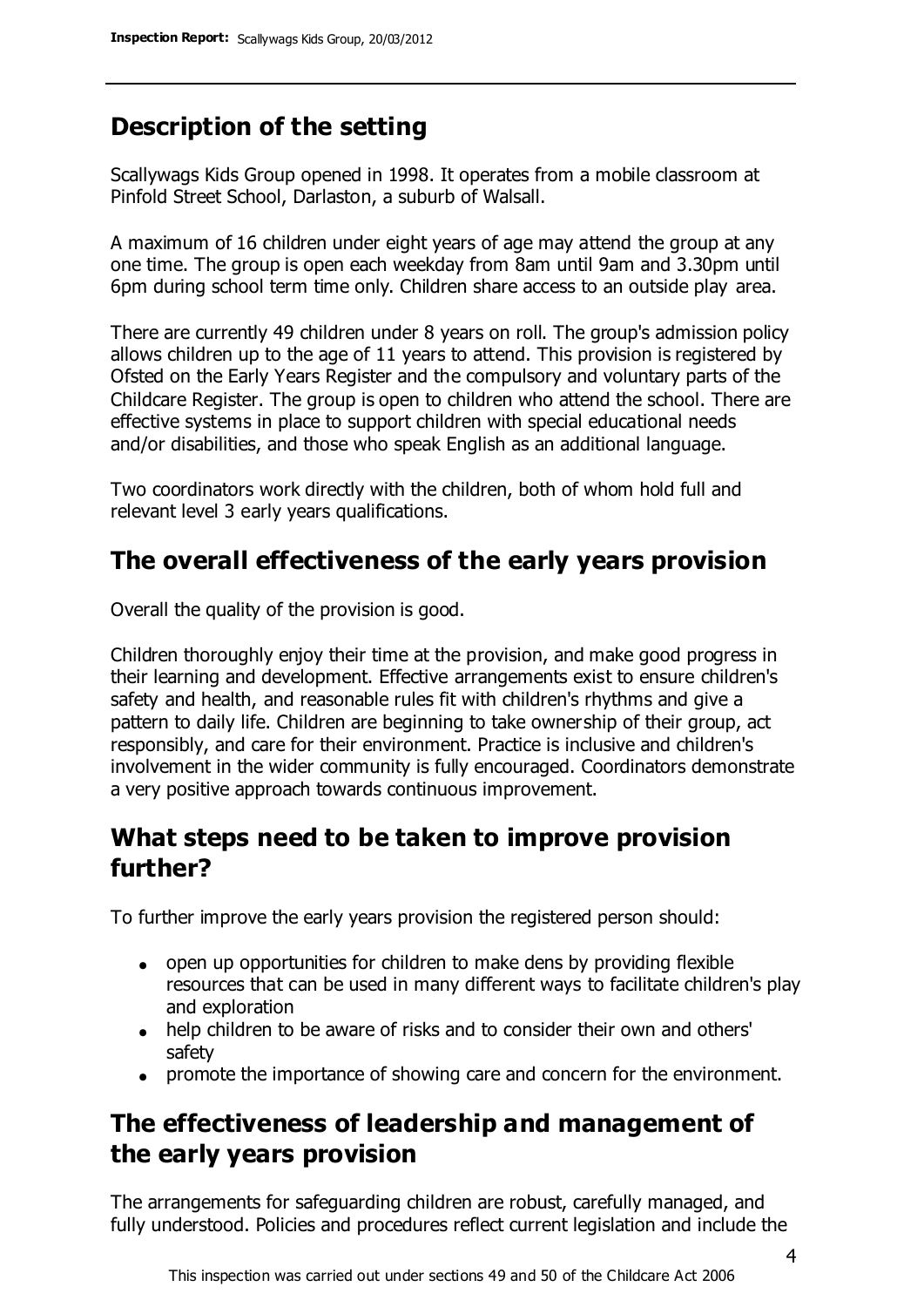action to be taken in the event of an allegation against a member of staff. Both coordinators have attended safeguarding children training and are fully aware of their roles and responsibilities. All documentation required for the safe and efficient management of the provision is carefully maintained. A thorough risk assessment is conducted, and coordinators are very safety conscious. Teamwork is good, and staff morale is high. Management systems run smoothly, and the provision is safe and supportive.

Coordinators are committed to securing improvement and target setting is realistic and challenging. Effective steps are taken to evaluate provision for children's welfare, learning and development. Coordinators are well-qualified and have attended a multitude of training courses and workshops to enhance their knowledge and skills. Resources are suitable, available to all, and well-managed and used. The environment is child-friendly, attractive and accessible, and space is used creatively. Children develop decision-making skills and independence as they self-select activities and readily pursue their own interests. Coordinators successfully divide their time between the children who attend.

The play of all children is valued, and children develop competence in communicating through frequent, enjoyable interactions with the adults who care for them. A written equal opportunities policy reflects the group's commitment to upholding the individuality of each child. Children learn about diversity and the differences in society through the celebration of special events and discussions about how we are all unique. Coordinators act as positive role models, and effectively meet the needs of each child in their care, responding sensitively to their feelings, ideas and behaviour. The atmosphere is warm and accepting and outcomes for children are good.

Coordinators are dedicated to working in partnership with others to promote optimum continuity of care. Tangible links with the school enable coordinators to complement what children are learning, and results in easy access to a wide range of professionals. In addition, the provision has established strong working relationships with Health Visitors, Family Support Workers and Speech and Language Therapists. Engagement with parents is good, and coordinators are committed to ensuring that children are cared for appropriately for each family. Parents have valuable input into their child's learning journey from the outset.

Parental questionnaires reveal that parents are highly satisfied with the provision and comments such as "Reliable, friendly, suitable hours"; "Well organised"; and "Very relaxed and friendly atmosphere" reflect the vast majority of their views. In addition, parents are effusive in their praise for the coordinators during inspection. Children have ample opportunities to shape the provision, and coordinators make time to really listen to their views and act upon them. Children express that they "Enjoy playing with friends"; "Do lots of fun stuff"; and "Love coming here". All children, parents and visitors to the provision receive a very warm welcome.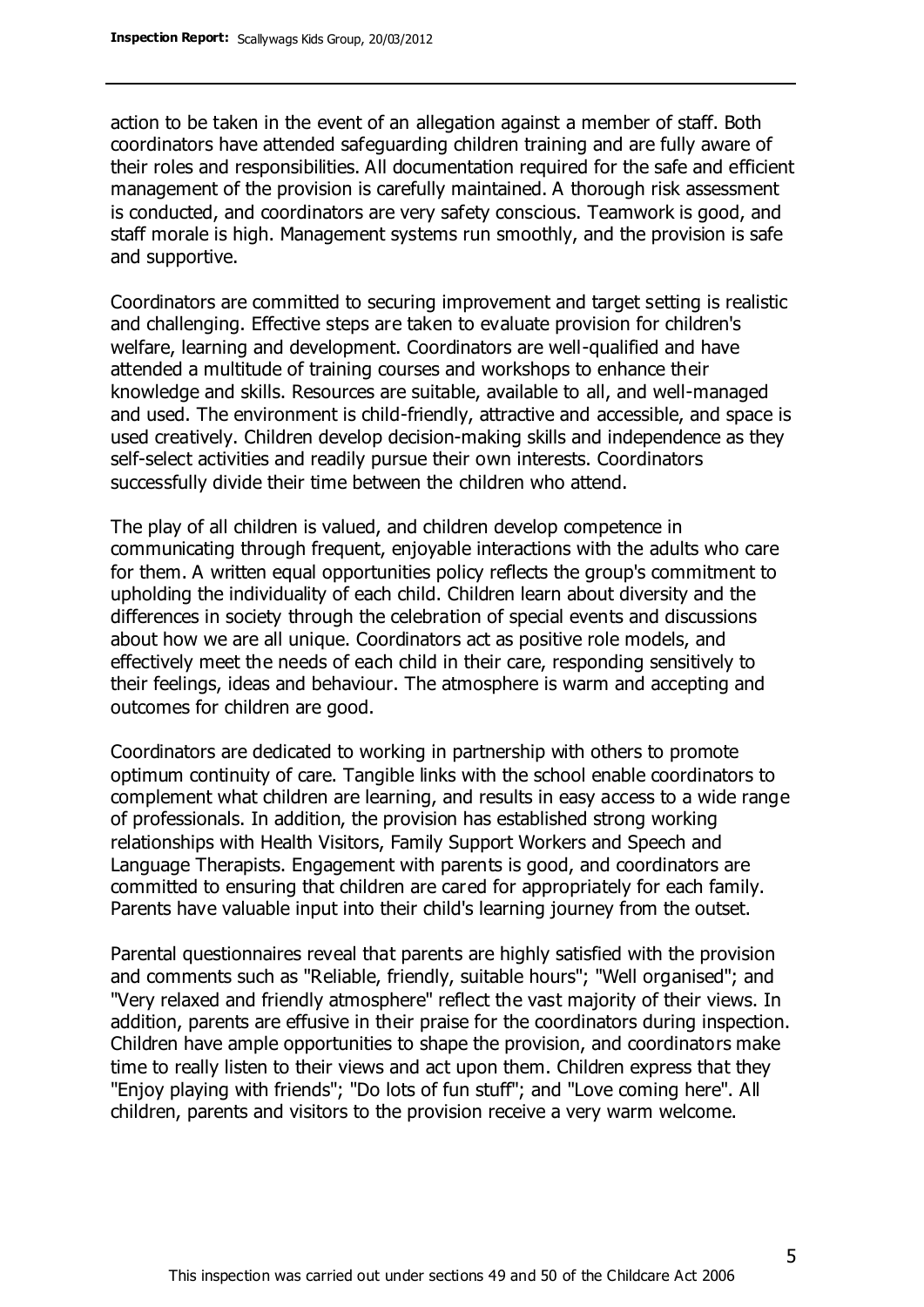## **The quality and standards of the early years provision and outcomes for children**

Children play and learn in an attractive, airy and spacious environment. Coordinators are very well deployed to support children's learning and welfare, and they are skilled at promoting positive attitudes to learning. Effective planning and organisation ensure that every child is challenged by the learning experiences provided. Children benefit from a good balance of adult-led and child-initiated activities, and the routine is flexible to enable them to lead their own learning. Activities reflect children's wide-ranging and varied interests. Children make good progress and engage in a wide range of motivating learning experiences within a happy, safe and stimulating environment.

Outside play is fully exploited and children use bats and balls, space hoppers, skipping ropes and hoops. They enjoy access to the big school playground for vigorous free play, and adore using the 'Quiet Area' where they extend their physical skills using climbing equipment, monkey-bars and tyres suspended on chains. Children take pleasure engaging in art and craft activities and they eagerly design biscuits, make spoon characters and attempt balloon modelling. Other favourite activities include table-football, construction play, and competitive board games. Theme nights are very popular and children adore playing games of bingo together, or creating a cinema-style atmosphere to watch a movie.

Children are very adventurous and show that they are willing to 'have a go'. However; up to now, children have not had opportunities for den-building. Coordinators talk enthusiastically about providing a new range of interesting resources that can be used flexibly to stimulate children's imaginations. This will further enhance their problem-solving, negotiation and investigation skills and reinforce a sense of self. Children learn new skills as they practise their spellings and tie their shoelaces. Coordinators' good knowledge of the learning and development and welfare requirements promotes children's learning, social, physical and economic well-being.

Children demonstrate a good understanding of healthy lifestyles. They follow efficient personal hygiene routines and display a positive attitude towards eating healthily. This is endorsed through planting, growing and tasting activities, and through the 'Food Dudes' healthy eating campaign at school. Children learn about hygiene and germs, and show maturity, as they help to wash up and sweep the floor. Children feel safe at the setting, and good quality interaction and wellorganised routines help them to become secure and confident. In order to promote a better understanding of safety issues, coordinators intend to encourage children's active involvement with risk assessing the premises.

Children receive warm and responsive care and display a secure sense of belonging within the setting. They are confident, happy and well behaved. Occasionally, resources are damaged or lost, and coordinators comment that children can be careless with their toys. To combat this, coordinators are currently considering ways to encourage children to treat their property and environment with care and concern. Children show that they are sensitive to the needs of living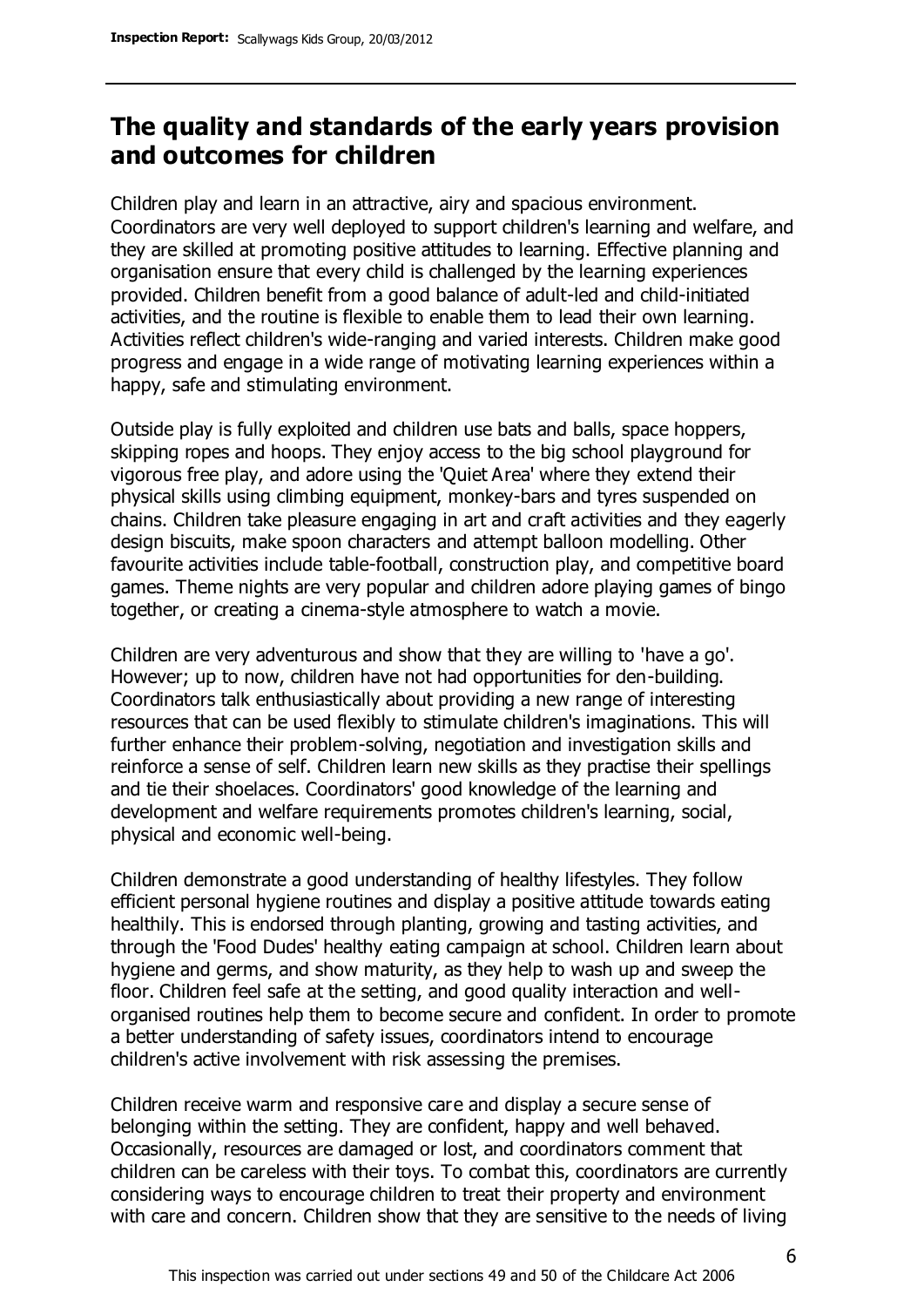things as they tend to the snail and the fish. The provision is fully inclusive and practitioners build caring and respectful relationships with all children and their families.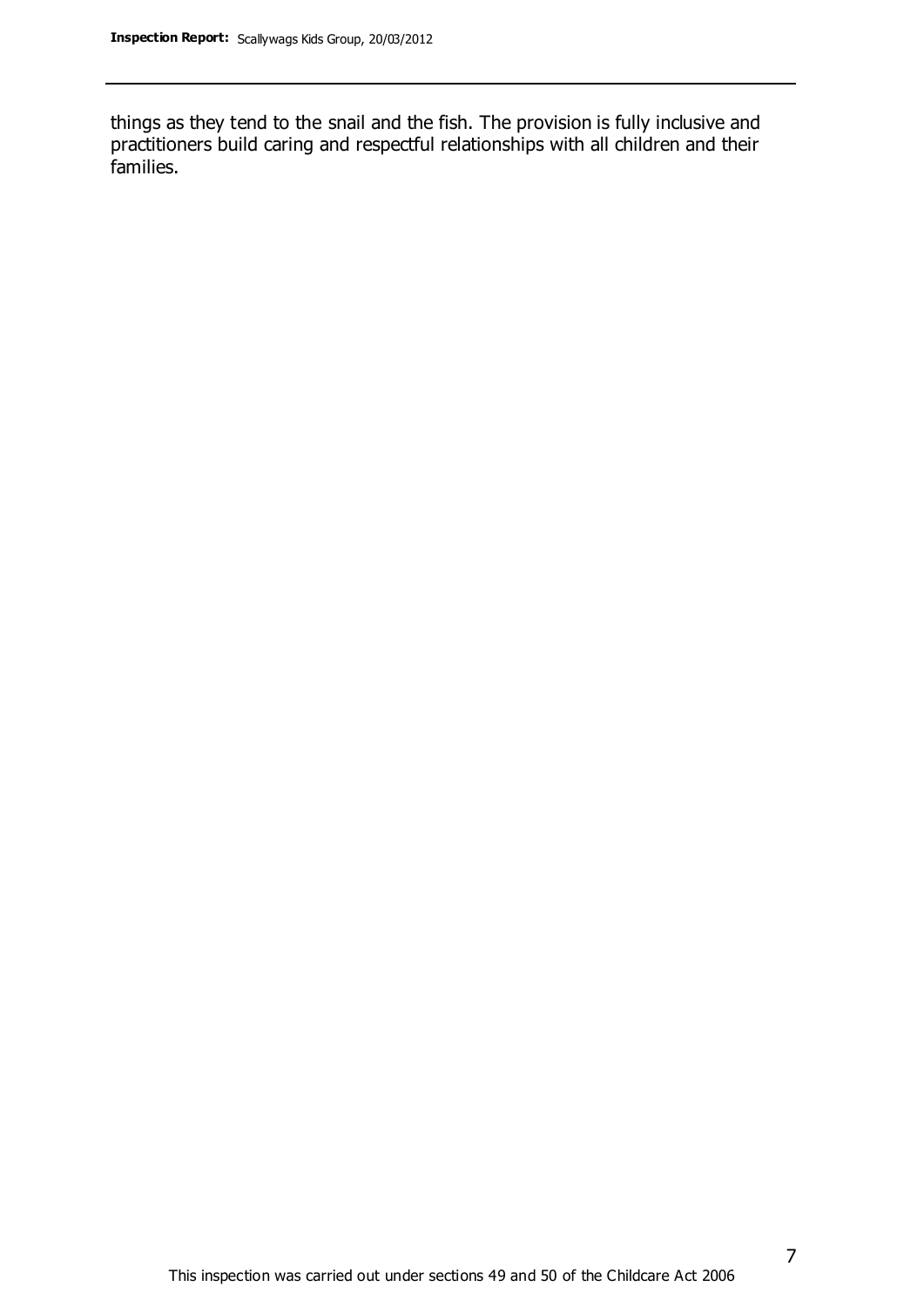# **Annex A: record of inspection judgements**

#### **The key inspection judgements and what they mean**

Grade 1 is Outstanding: this aspect of the provision is of exceptionally high quality Grade 2 is Good: this aspect of the provision is strong Grade 3 is Satisfactory: this aspect of the provision is sound Grade 4 is Inadequate: this aspect of the provision is not good enough

### **The overall effectiveness of the early years provision**

| How well does the setting meet the needs of the<br>children in the Early Years Foundation Stage? |  |
|--------------------------------------------------------------------------------------------------|--|
| The capacity of the provision to maintain continuous                                             |  |
| improvement                                                                                      |  |

### **The effectiveness of leadership and management of the early years provision**

| The effectiveness of leadership and management of the             |  |
|-------------------------------------------------------------------|--|
| <b>Early Years Foundation Stage</b>                               |  |
| The effectiveness of leadership and management in embedding       |  |
| ambition and driving improvement                                  |  |
| The effectiveness with which the setting deploys resources        |  |
| The effectiveness with which the setting promotes equality and    |  |
| diversity                                                         |  |
| The effectiveness of safeguarding                                 |  |
| The effectiveness of the setting's self-evaluation, including the |  |
| steps taken to promote improvement                                |  |
| The effectiveness of partnerships                                 |  |
| The effectiveness of the setting's engagement with parents and    |  |
| carers                                                            |  |

## **The quality of the provision in the Early Years Foundation Stage**

The quality of the provision in the Early Years Foundation Stage  $\vert$  2

## **Outcomes for children in the Early Years Foundation Stage**

| <b>Outcomes for children in the Early Years Foundation</b>    |  |
|---------------------------------------------------------------|--|
| <b>Stage</b>                                                  |  |
| The extent to which children achieve and enjoy their learning |  |
| The extent to which children feel safe                        |  |
| The extent to which children adopt healthy lifestyles         |  |
| The extent to which children make a positive contribution     |  |
| The extent to which children develop skills for the future    |  |

Any complaints about the inspection or report should be made following the procedures set out in the guidance available from Ofsted's website: www.ofsted.gov.uk